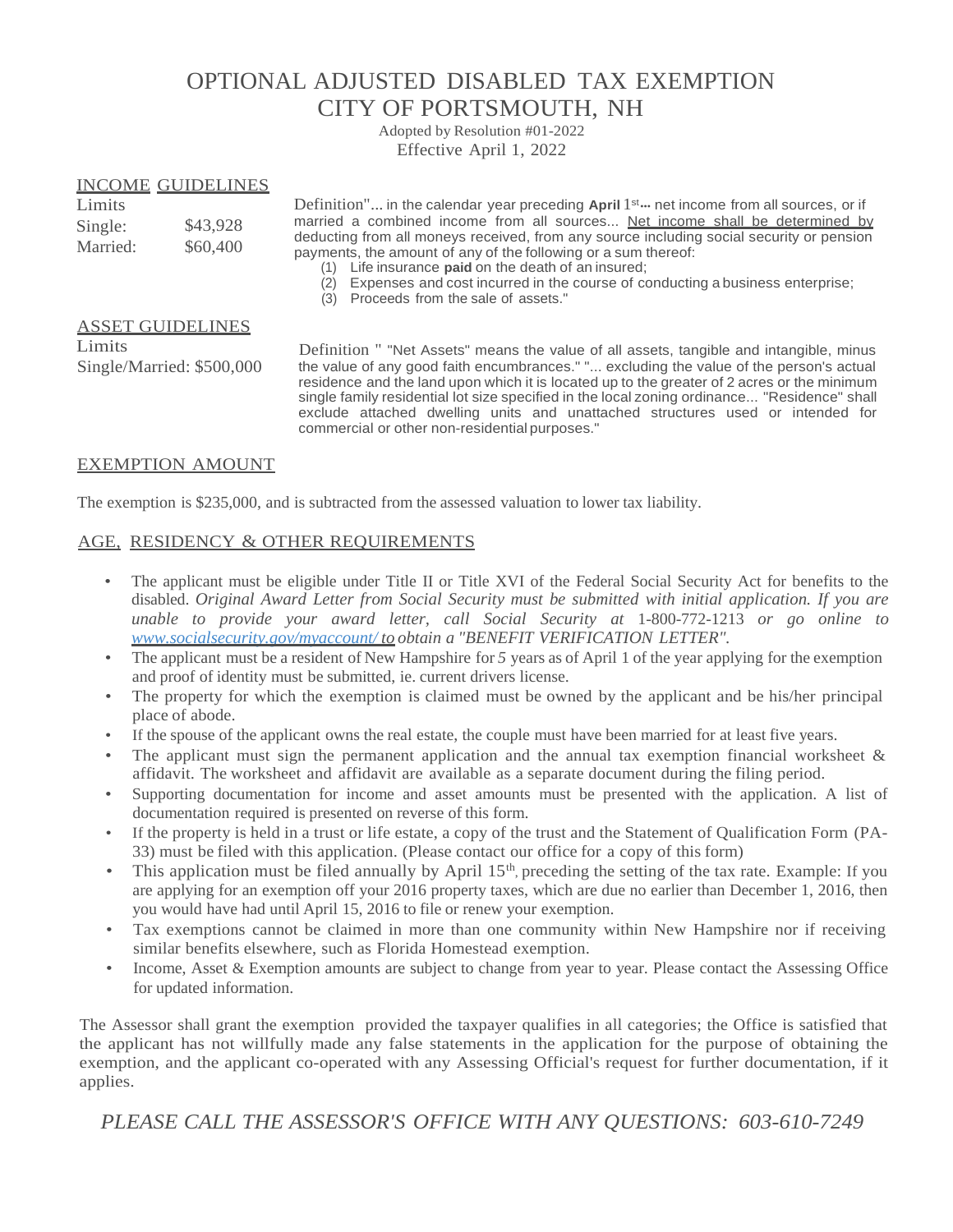Use this CHECKLIST as a guide in gathering documentation for your application. Information submitted shall be CONFIDENTIAL and not part of the public records. *This office reserves the right to request additional documentation as needed.*

### **PRIOR YEAR INCOME**

| Requireau ocumentariun for verallicariun |
|------------------------------------------|
|------------------------------------------|

| 1040 Complete Copy of Federal Income Tax Forms, if filed, including all schedules for past calendar year. If you do<br>not file a tax return, proof must be provided by submitting the IRS response to the IRS form 4506-T to the City of<br>Portsmouth Assessing Department. Assessing staff may assist you with the IRS form 4506-T if needed. |
|--------------------------------------------------------------------------------------------------------------------------------------------------------------------------------------------------------------------------------------------------------------------------------------------------------------------------------------------------|
| DP-10 Complete Copy of State of NH Interest & Dividend Tax Form for past calendar year.                                                                                                                                                                                                                                                          |
| SSA-1099 for Social Security or Social Security Benefit Verification Letter for SSI, Supplemental Security Income. For<br>a copy, call $1-800-772-1213$ or go online htt12s : //secure.ssa.<br><b>SiView</b><br>g ov/RIU<br>.do                                                                                                                  |
| AWARD LETTER FROM SOCIAL SECURITY IF YOU ARE APPLYING FOR THE DISABLED TAX EXEMPTION FOR THE<br>FIRST TIME or LETTER FROM SOCIAL SECURITY THAT STATES YOU'RE ELIGIBLE FOR TITLE II OR XVI BENEFITS.                                                                                                                                              |
| 1099-R Distributions from Pensions, Annuities, Retirement or Profit Sharing Plans, IRA's, Insurance Contracts, etc.                                                                                                                                                                                                                              |
| W-2 / 1099 All Wage statements for the prior year                                                                                                                                                                                                                                                                                                |
| 1099-INT All Interest Statements for prior year.                                                                                                                                                                                                                                                                                                 |
| 1099-DIV All Dividend Statements for prior year.                                                                                                                                                                                                                                                                                                 |
| <b>Trust Income</b>                                                                                                                                                                                                                                                                                                                              |
| <b>VA Pension</b>                                                                                                                                                                                                                                                                                                                                |
| Business or Self-Employment Income                                                                                                                                                                                                                                                                                                               |
| Rental Income, Room & Board, or Help from family/friends                                                                                                                                                                                                                                                                                         |
| Unemployment or Worker's Compensation                                                                                                                                                                                                                                                                                                            |
| Alimony                                                                                                                                                                                                                                                                                                                                          |
| Child/Dependent Support/Stipend                                                                                                                                                                                                                                                                                                                  |
| State of NH Health & Human Services Assistance letter documenting Food Stamps, APTD, or other assistance.                                                                                                                                                                                                                                        |
| <b>City Welfare</b>                                                                                                                                                                                                                                                                                                                              |
| <b>Fuel Assistance</b>                                                                                                                                                                                                                                                                                                                           |
| DOCUMENTATION OF ANY OTHER MONIES RECEIVED BY THE APPLICANT OR SPOUSE NOT LISTED ABOVE.                                                                                                                                                                                                                                                          |

### **CURRENT ASSETS**

**Required Documentation for Verification** - *Statements must be in their entirety and provided regardless of the* current balance. Do not omit any pages, even if they are blank. A screen-shot from your computer showing your transactions does not qualify as a complete statement. If you have closed a previously reported account, please provide *the last statement conf t irr*.*nmg cIosure.*

| Checking & Savings Monthly Statements for ALL accounts that you have rights to from October, 2020 to present.                                                                |  |
|------------------------------------------------------------------------------------------------------------------------------------------------------------------------------|--|
| Year-end statement for ALL investments: Annuities, Mutual Funds, Shares, Stocks, Bonds, IRA's, etc. If you have an<br>Annuity contract- please provide copy of the contract. |  |
| Documentation of Cash Value of Whole Life Insurance.                                                                                                                         |  |
| Vehicle registrations                                                                                                                                                        |  |
| Documentation of loans on vehicles or real estate owned (except your primary residence).                                                                                     |  |
| Most recent tax bill on any real estate owned (except your primary residence).                                                                                               |  |
| Trust Tax Return if applicant or spouse is a Trustee or Beneficiary of a Trust                                                                                               |  |
| DOCUMENTATION OF ANY OTHER ASSETS IN THE APPLICANT OR SPOUSE'S NAMES, NOT LISTED ABOVE. THIS MAY<br>INCLUDE, BUT IS NOT LIMITED TO: TIMESHARES, NOTES/LOANS HELD, ETC.       |  |

City of Portsmouth, NH Assessor's Office, 1 Junkins Ave, 2nd Fir, Portsmouth, NH 03801 603-610-7249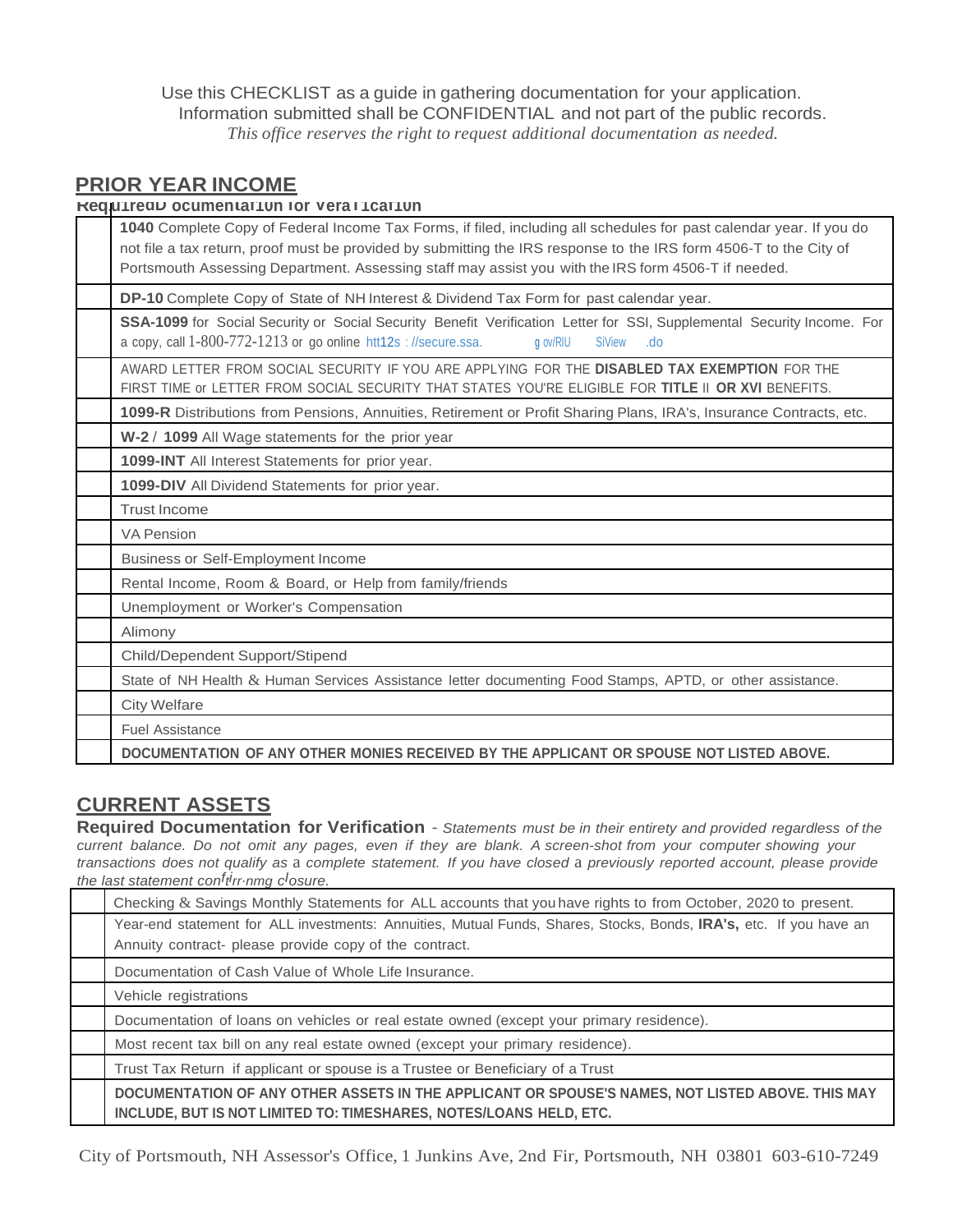

# **City of Portsmouth, NH EXEMPTION WORKSHEET For Tax Vear 2022**

The Exemption Worksheet must be completed in order to qualify under the requirements of RSA 72:33, VI. This worksheet and Form PA-29, application for tax exemption, must be completed and submitted with supporting documentation by April 15, 2022.

#### *Please print all information clearly:*

### **OFFICIAL USE ONLY:**

| Parcel ID               |  |       |    |
|-------------------------|--|-------|----|
| Age as of April 1:      |  |       |    |
| Ex Group: $\mathbf D$   |  | 65 75 | 80 |
| Income Assets           |  |       |    |
| Assessment              |  |       |    |
| <b>Exemption Amount</b> |  |       |    |
| $4506 - T$ $Yr$         |  | Accr  |    |
| Shred A/D Intials       |  |       |    |
|                         |  |       |    |

| 1. |                                                                                                                                                                                                             |                                                                                       | Applicant's Name: <u>contract and a set of the set of the set of the set of the set of the set of the set of the set of the set of the set of the set of the set of the set of the set of the set of the set of the set of the s</u> |  |
|----|-------------------------------------------------------------------------------------------------------------------------------------------------------------------------------------------------------------|---------------------------------------------------------------------------------------|--------------------------------------------------------------------------------------------------------------------------------------------------------------------------------------------------------------------------------------|--|
| 2. |                                                                                                                                                                                                             |                                                                                       |                                                                                                                                                                                                                                      |  |
| 3. |                                                                                                                                                                                                             |                                                                                       |                                                                                                                                                                                                                                      |  |
| 4. |                                                                                                                                                                                                             |                                                                                       |                                                                                                                                                                                                                                      |  |
| 5. |                                                                                                                                                                                                             |                                                                                       |                                                                                                                                                                                                                                      |  |
| 6. |                                                                                                                                                                                                             |                                                                                       |                                                                                                                                                                                                                                      |  |
| 7. | Marital Status (circle one): Married ( <i>ull #years married</i> ) Single                                                                                                                                   |                                                                                       | Divorced Widow/er                                                                                                                                                                                                                    |  |
| 8. |                                                                                                                                                                                                             |                                                                                       |                                                                                                                                                                                                                                      |  |
| 9. | Property Type (circle one):                                                                                                                                                                                 |                                                                                       | Single Family Single Fam. w/ In-Law Apt Multi-Family( Family 4 Units)                                                                                                                                                                |  |
|    |                                                                                                                                                                                                             |                                                                                       | 10. Residence Owned: Jointly In Common Solely Revocable Trust Irrevocable Trust Life Estate                                                                                                                                          |  |
|    |                                                                                                                                                                                                             |                                                                                       |                                                                                                                                                                                                                                      |  |
|    |                                                                                                                                                                                                             |                                                                                       |                                                                                                                                                                                                                                      |  |
|    | 13. Is the Applicant or spouse a trustee or beneficiary of any trust? YES NO If YES, please specify below.<br>TRUSTEE BENEFICIARY Name of Trustee/Beneficiary & Trust: Name of Trustee/Beneficiary & Trust: |                                                                                       |                                                                                                                                                                                                                                      |  |
|    | 14. Will you be filing a federal income tax return this year? YES NO If NO, must submit verification (IRS 4506-T).                                                                                          |                                                                                       |                                                                                                                                                                                                                                      |  |
|    | 15. Will you be filing an interest and dividend tax return to the State of New Hampshire? YES NO                                                                                                            |                                                                                       |                                                                                                                                                                                                                                      |  |
|    | 16. Would like us to be able to discuss your application with a friend, family member or caregiver?                                                                                                         | <b>YES</b> NO If YES, please submit signed Consent form or Durable Power of Attorney. |                                                                                                                                                                                                                                      |  |
|    | 17. Alternate contact if you cannot be reached: ________________________________                                                                                                                            | (Name)                                                                                | (Phone number)                                                                                                                                                                                                                       |  |
|    |                                                                                                                                                                                                             |                                                                                       |                                                                                                                                                                                                                                      |  |
|    |                                                                                                                                                                                                             |                                                                                       |                                                                                                                                                                                                                                      |  |
|    | <u>FINANCIAL DISCLOSURE</u>                                                                                                                                                                                 |                                                                                       |                                                                                                                                                                                                                                      |  |
|    | UST ALL SOURCES OF INCOME DURING THE PRIOR CALENDAR YEAR:                                                                                                                                                   |                                                                                       |                                                                                                                                                                                                                                      |  |
|    | 1. Social Security/Pensions/IRAs:                                                                                                                                                                           | 2. Interest/Dividends Earned:                                                         | 3. Government.Assistance:                                                                                                                                                                                                            |  |
|    |                                                                                                                                                                                                             |                                                                                       |                                                                                                                                                                                                                                      |  |
|    |                                                                                                                                                                                                             |                                                                                       |                                                                                                                                                                                                                                      |  |
|    |                                                                                                                                                                                                             |                                                                                       |                                                                                                                                                                                                                                      |  |
|    | 4. Please check all sources of income that apply to you for the previous calendar year:<br>Alimony or Child Support                                                                                         | Employment                                                                            | <b>Trust Income</b>                                                                                                                                                                                                                  |  |